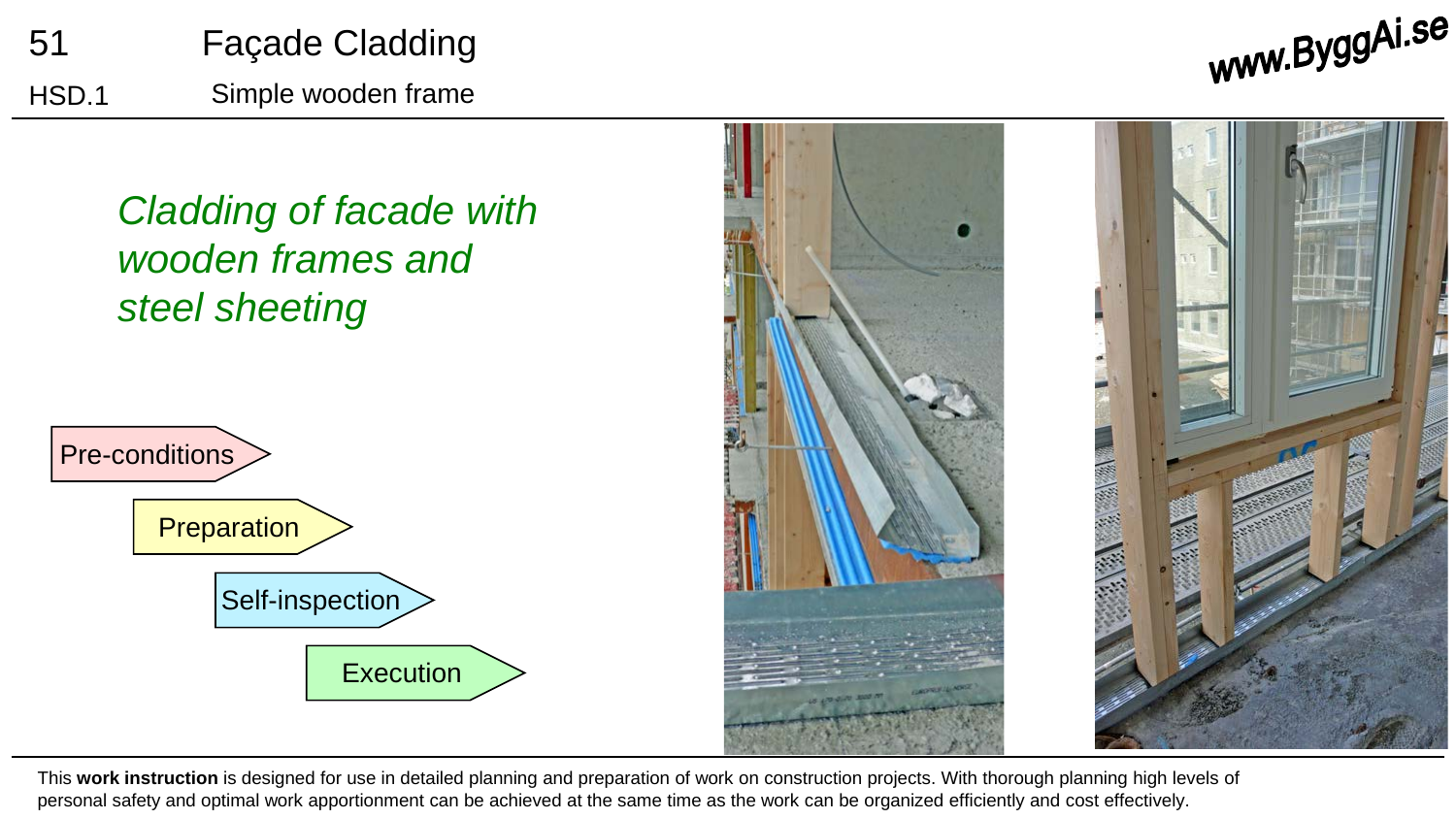# <span id="page-1-0"></span>Safety — Risk assessment

| Work activity & Problem             | $\mathsf{P}$ | $\mathcal{C}$ | $Risk = P^*C$ | Action                                  |
|-------------------------------------|--------------|---------------|---------------|-----------------------------------------|
| Overload and stretching injuries    | 10           | 75            | 750           |                                         |
| Fall, tripping                      | 3            | 150           | 450           | Regular tidying                         |
| Handling & Cutting joists Fall from | 3            | 70            | 210           | <b>Protective Clothing</b>              |
| Trestle or ladder                   | 3            | 70            | 210           | Use trestle with large standing surface |
|                                     |              |               |               |                                         |

|                   |           | Assessment of probability |                     |           | Assessment of consequences |                               |
|-------------------|-----------|---------------------------|---------------------|-----------|----------------------------|-------------------------------|
| Probability = $P$ | $P = 0.1$ | Very unlikely             | (<1 times/10 years) | $C = 0.5$ | Trifle                     |                               |
| $Consequence = C$ | $P = 1$   | Unlikelv                  | (1 times/10 years)  | $C=1$     | Tiny                       | (1 - 2 days sick leave)       |
| $Risk = P * C$    | $P = 3$   | Low probability           | (1 times/3 years)   | $C=5$     | Small                      | (3 - 7 days sick leave)       |
|                   | $P = 10$  | Relative probability      | (1 times/year)      | $C = 15$  | Tactile                    | ( 8 - 29<br>$\cdots$          |
|                   | $P = 30$  | Probable                  | (1 times/month)     | $C=70$    | Severe                     | $ "$ $ \lambda$<br>$(30-299)$ |
|                   |           |                           |                     | $C = 500$ | Very severe                | $\cdot$ " $\cdot$ "<br>(>300  |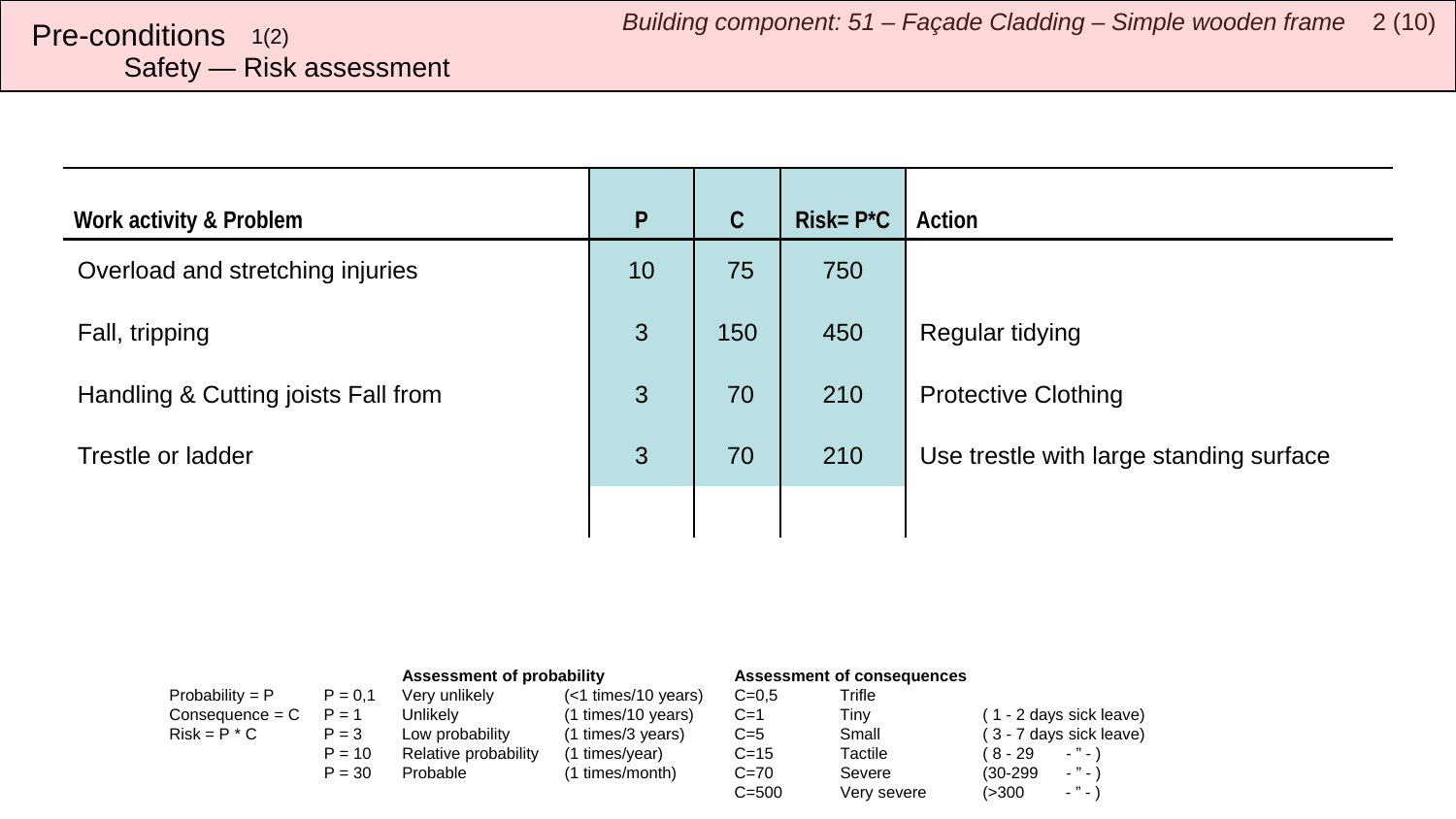Safety — Protective gear

*Text from the Working Environment Authority's brochure Safer Construction Work*

### **Personal Protective Equipment** § **71**

Safety helmet and protective footwear should be used unless this is clearly unnecessary. Other personal protective equipment such as eye protection, hearing protection and gloves should be worn when necessary.

Work safer on the façade.

The facade work will normally require guardrails or equipment that provide equivalent protection.

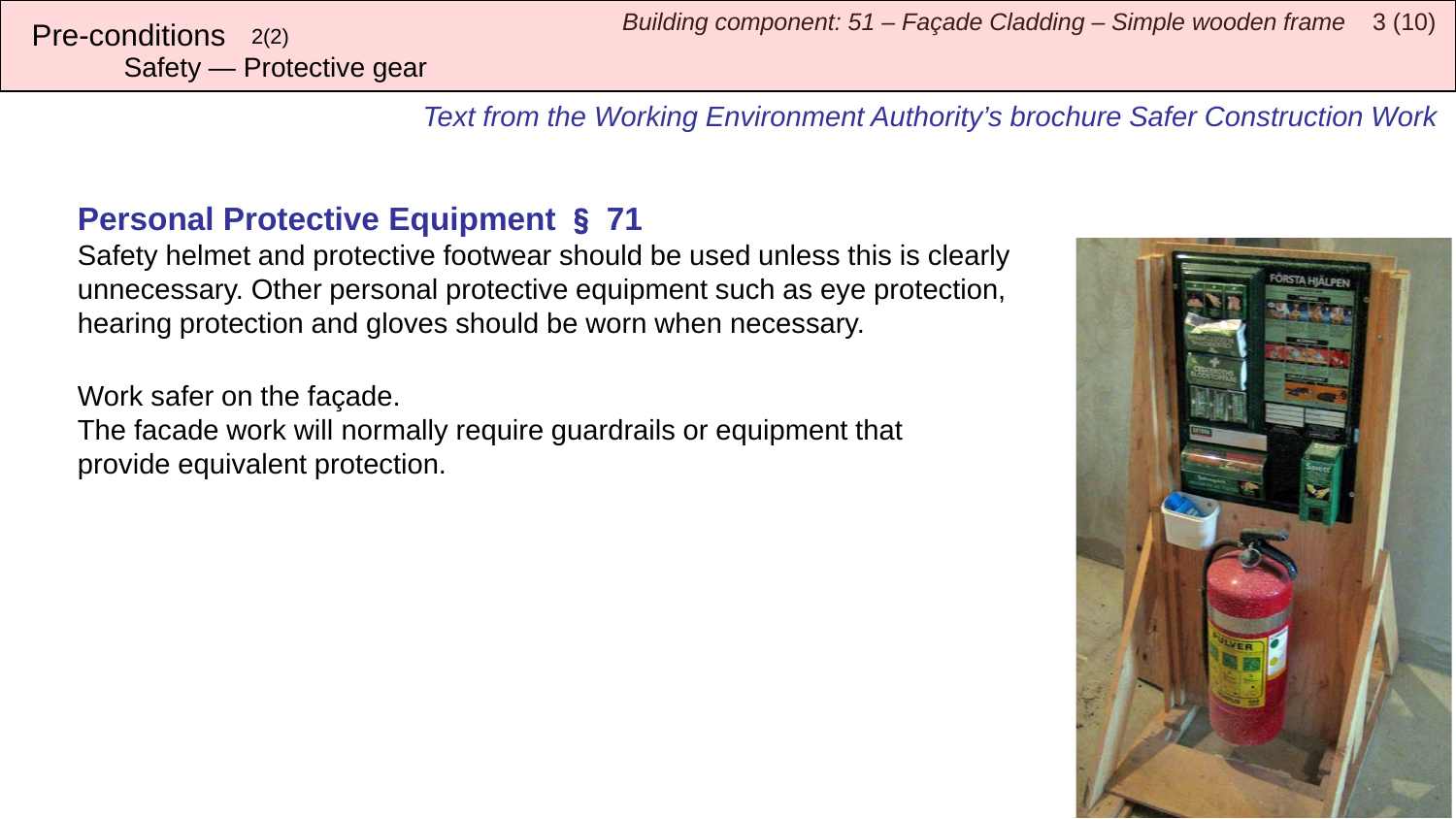#### <span id="page-3-0"></span>Equipment and machinery **Preparation**  $1(2)$

## **Laser for setting out**

 $\Box$  Laser which projects a mark on the ceiling

# **Machinery, tools:**

- Trestles with wide standing surface
- Alloy step ladder
- Chalk liner and ruler
- Pen
- Hammer drill with cord
- Bolt pistol or pneumatic gun
- Screw Automat or screwdriver
- $\Box$  Cables, junction box, lamps
- $\Box$  A lockable trolley for tools and equipment reduces the running around



### **Materials:**

- Wood framing 145 -195 mm
- Cills and ceiling profiles of steel plate with asphalt strip
- Wooden joists/plywood around windows
- $\Box$  Plates and noggins for fixings
- $\Box$  Plastic foil strips under walls, mat membrane
- Sealing strip of EPDM rubber
- Gun Nails and possibly other nails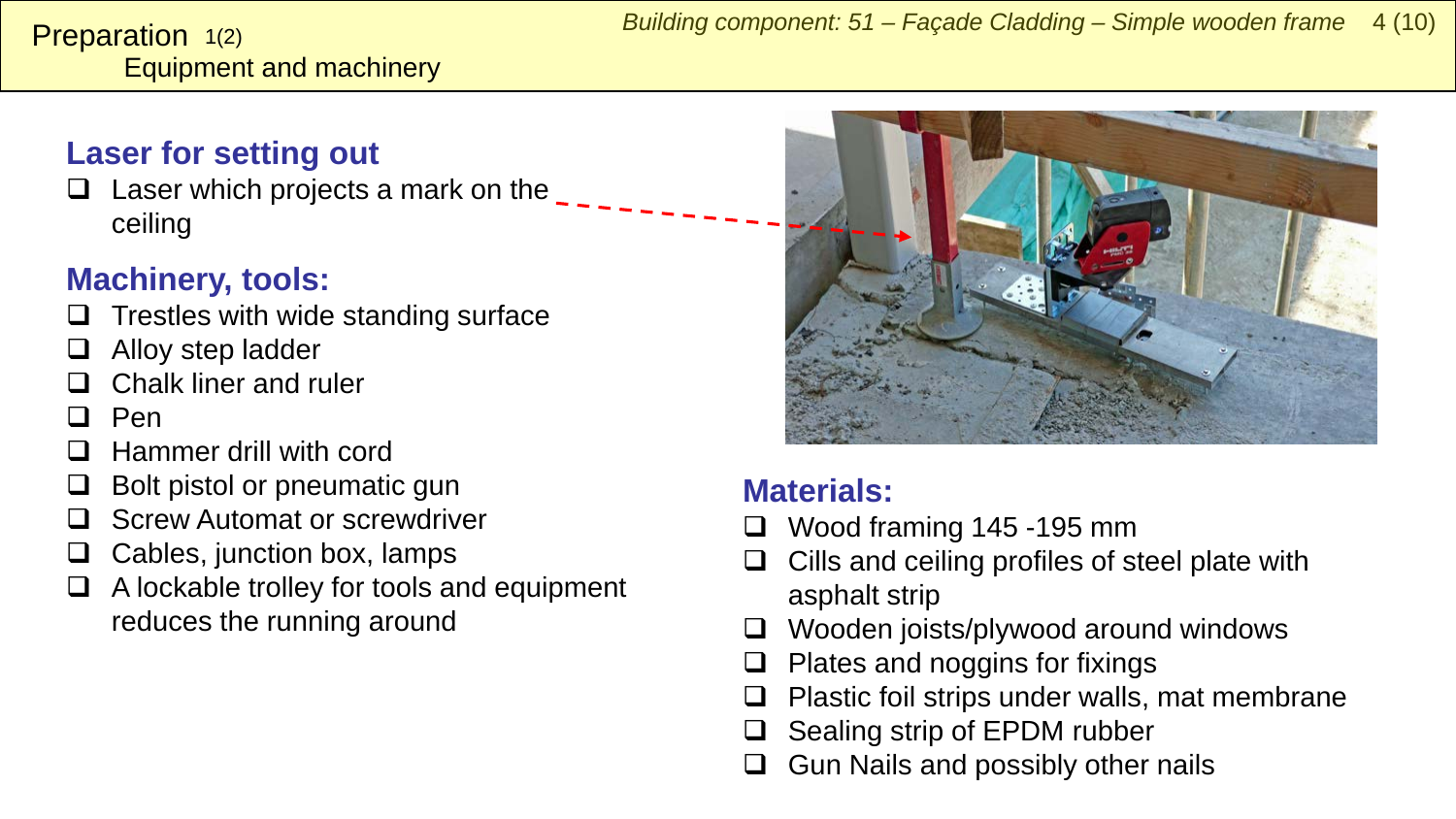Deliveries - logistics **Preparation**  $2(2)$ 

### **Deliver everything to be installed in an apartment directly to the installation site!**

In the project the delivered studs were stored in one place. The carpenters had to carry the heavy studs to a stockpile at each installation site which required a lot of work time.

The joists can conveniently be transported into place in a stackable holder as described to the right.



Floor joists with insulation *very unstably stored!*

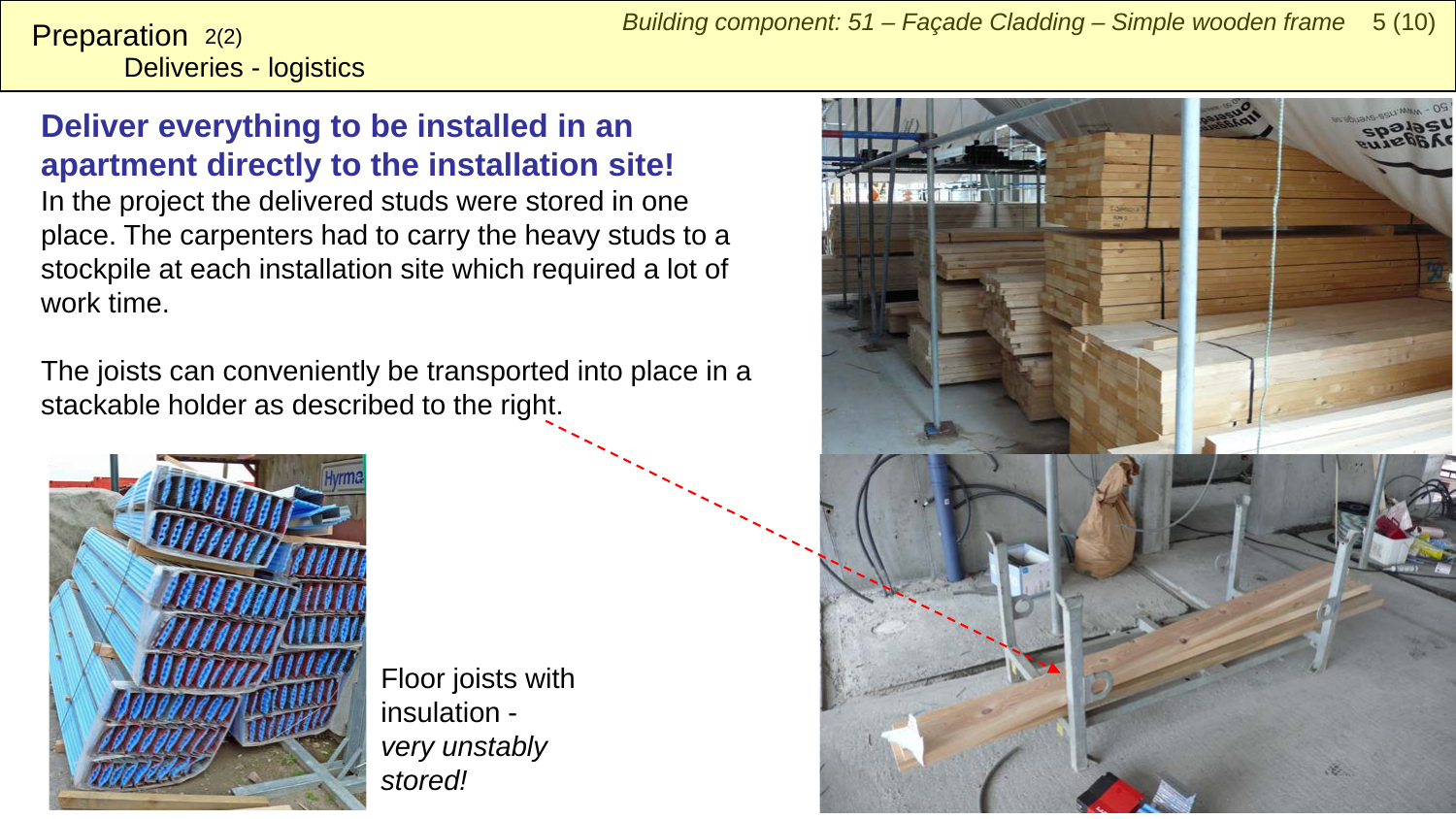*Building component: 51 – Façade Cladding – Simple wooden frame* 6 (10)

#### <span id="page-5-0"></span>Template & instructions Self-inspection 1(2)

| <b>No</b>      | <b>Check</b>             | <b>Method or</b><br>equipment | <b>Frequency</b> | <b>Result</b> | <b>Date</b><br><b>Signature</b> | <b>Deviation/Remedy</b><br>Approval/Non-A |
|----------------|--------------------------|-------------------------------|------------------|---------------|---------------------------------|-------------------------------------------|
| $\mathbf{1}$   | Sole plate insulation    | The correct<br>insulation     |                  |               |                                 |                                           |
| $\overline{2}$ | Sole plate assembly      | fixing and<br>securing        |                  |               |                                 |                                           |
| $\mathbf{3}$   | Wooden frame             |                               |                  |               |                                 |                                           |
| $\overline{4}$ | Noggins                  |                               |                  |               |                                 |                                           |
| $\sqrt{5}$     | <b>Beams</b>             | Quality of<br>timber          |                  |               |                                 |                                           |
| 6              | Rough battens            |                               |                  |               |                                 |                                           |
| $\overline{7}$ | Window and door openings | Measure                       |                  |               |                                 |                                           |
| 8              | Documenting with photos  |                               |                  |               |                                 |                                           |
| 9              |                          |                               |                  |               |                                 |                                           |
| 10             |                          |                               |                  |               |                                 |                                           |
| 11             |                          |                               |                  |               |                                 |                                           |
|                |                          |                               |                  |               |                                 |                                           |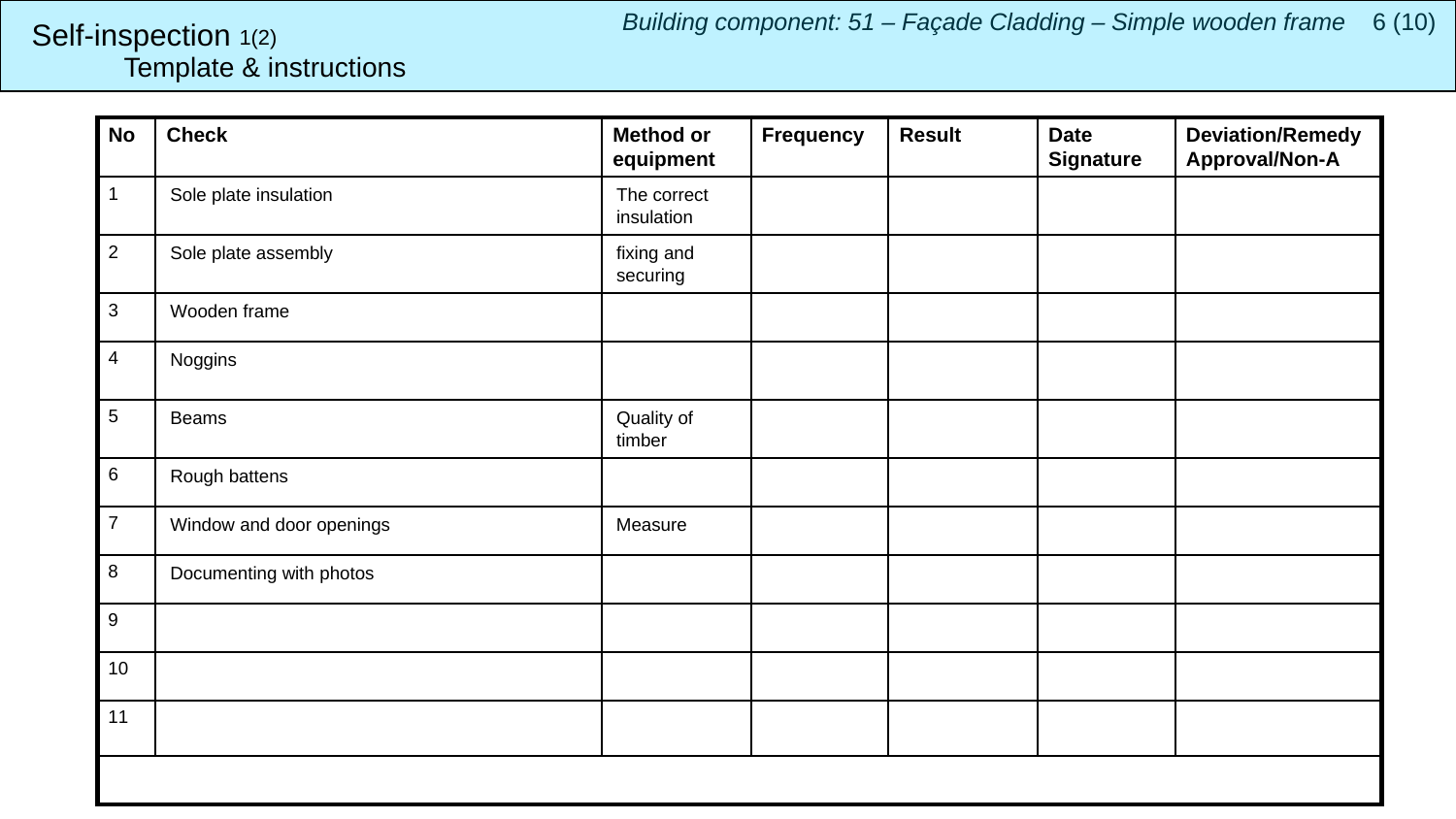#### Key points Self-inspection  $2(2)$

# **Quality criteria for the project and the product**

- Study Drawings, Specifications and Inspection planning
- Think through the alternative **methods of production** and handling of materials, tools etc. that can meet the requirements



# *Pay particular attention to*

- at joints the wood components shall fit well and nail length should be 2.5 times the timber thickness
- protruding screw and nail ends must be bent perpendicular to the wood grain
- do not install crooked standing studs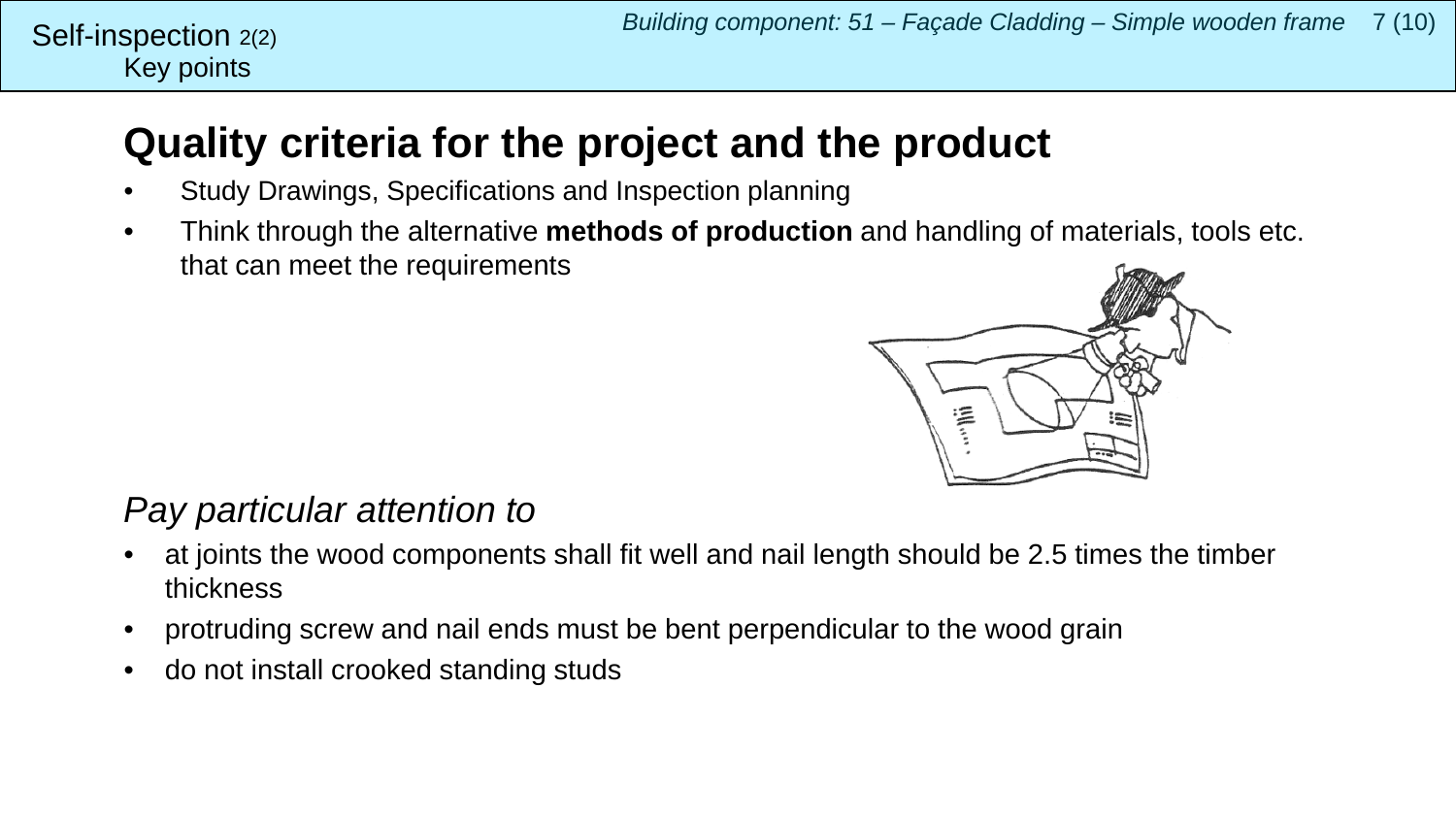<span id="page-7-0"></span>*Building component: 51 – Façade Cladding – Simple wooden frame* <sup>8</sup> (10) Execution

#### Work activity 1(3)



**The sole plate is affixed to the floor joists and the ceiling and adjacent concrete** *Between the wooden sill plate and concrete or masonry moisture protection for the tie shall be applied using an asphalt strip.*

*Sealing for sound insulation between the wall frame and adjacent building parts such as joists, shall be achieved using strips of EPDM rubber.*

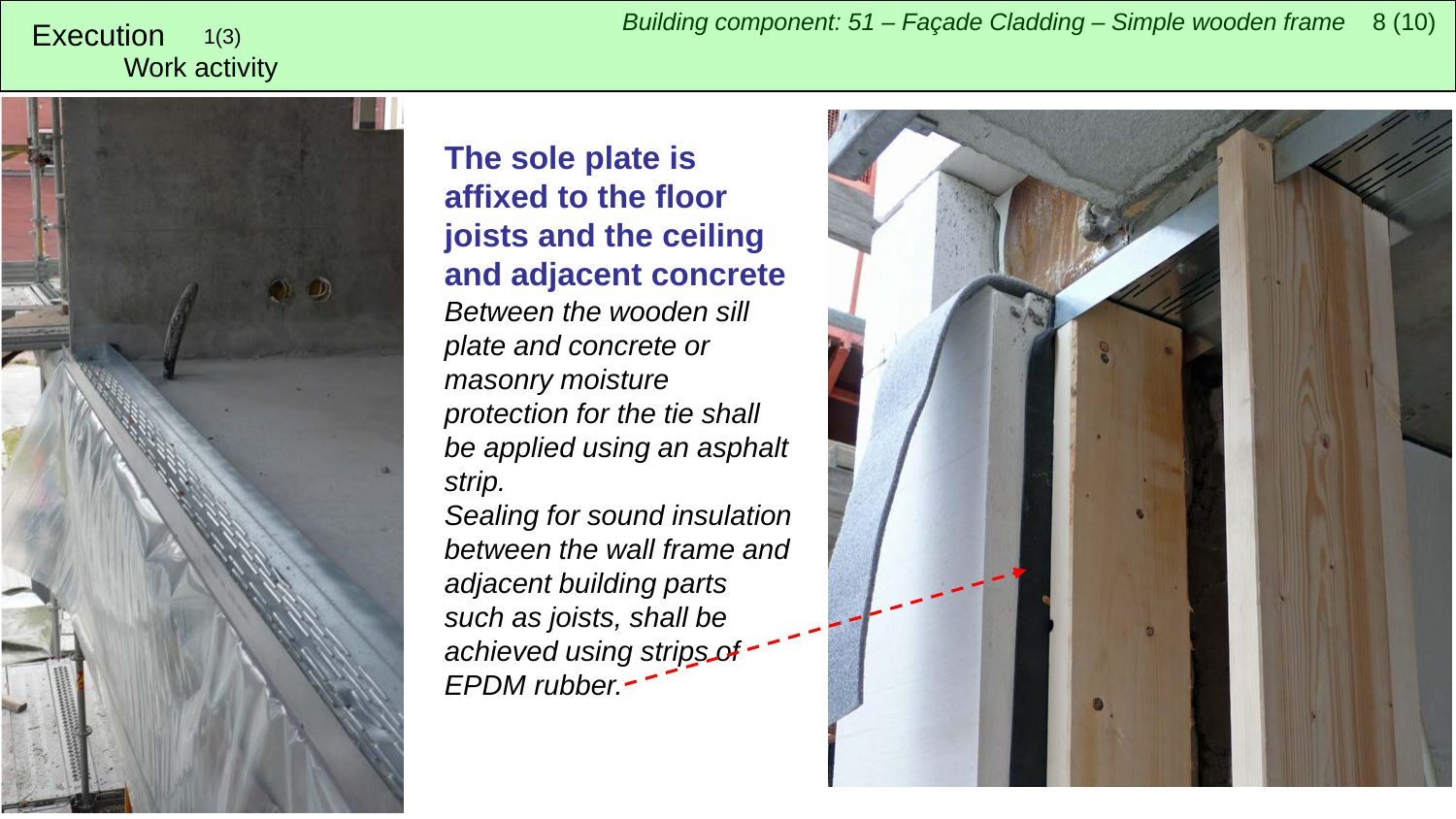# Work activity



Steel ceiling profiles are firmly secured to the underside of the wooden floor or roof joists

> A plank is cut – Why not use a couple of trestles?